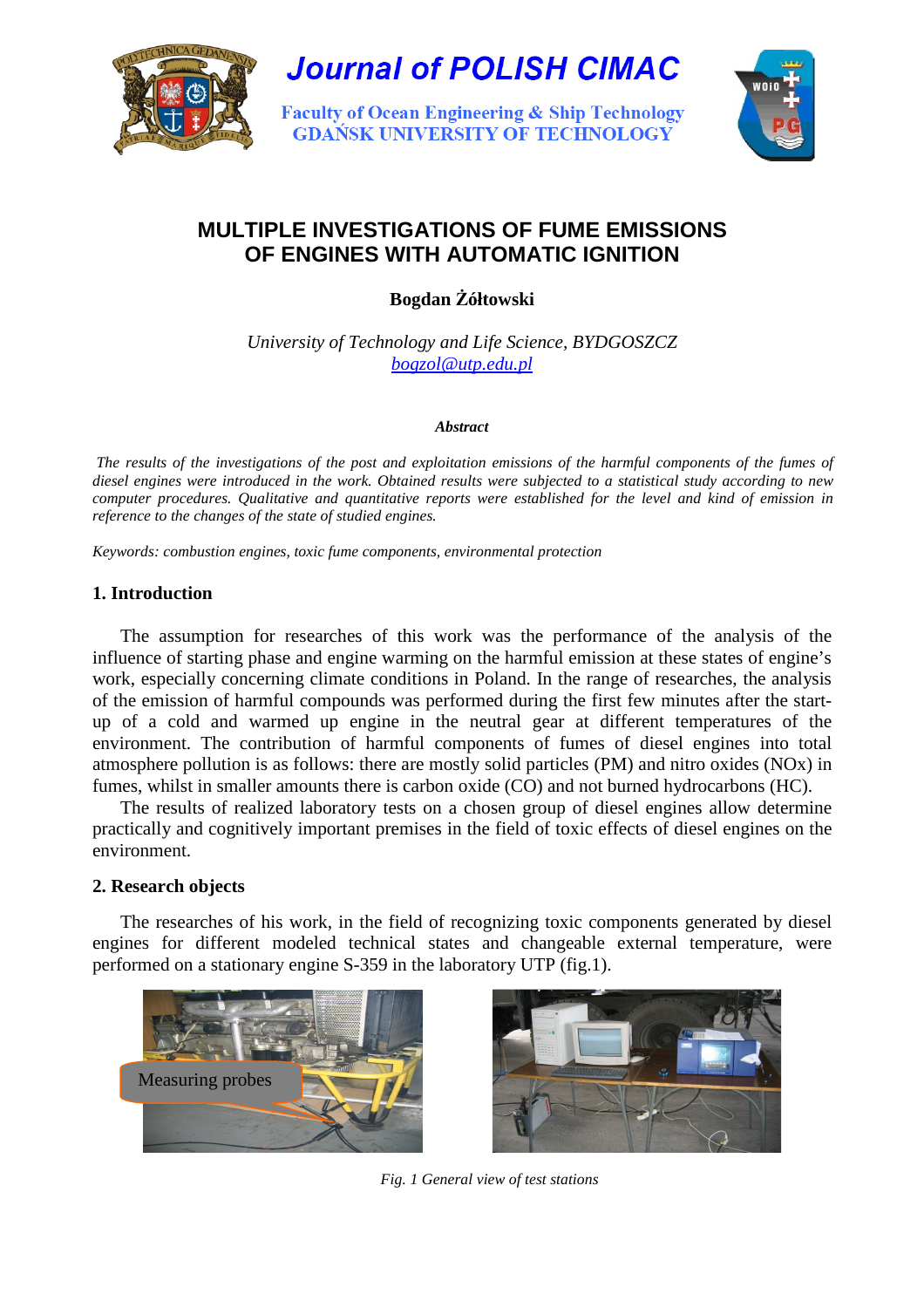The object of research in this work was S-359 engine with self-acting fusion whose basic technical data is presented in Tab.1. It is an engine of a wide practical application, and characterized by small unitary fuel use, good dynamic characteristics and small damageability.

| $\ldots$ . Below we have the company of $\ldots$ |                                       |
|--------------------------------------------------|---------------------------------------|
| <b>Cylinder formation</b>                        | row, vertical                         |
| Number of cylinders                              | 6                                     |
| Cylinder diameter                                | 110 mm                                |
| Piston stroke                                    | 120 mm                                |
| Swept capacity                                   | 6,842 $dm^3$                          |
| Compression degree                               | 17                                    |
| Order of cylinder work                           | $1 - 5 - 3 - 6 - 2 - 4$               |
| Maximum Power                                    | 110 KW with 2800 min <sup>-1</sup>    |
| Maximum turning moment                           | 438Nm with 1800-2100min <sup>-1</sup> |
| Minimum unitary fuel use                         | 224 g/kWh                             |
| Statistical angle of pumping beginning           | 18,5 <sup>0</sup> OWK before GMP      |
| Injection system                                 | <b>Direct</b>                         |
| Injection pump                                   | P-76G10                               |
| Injection pressure                               | 22MPa                                 |

*Tab.1. Basic technical data of the engine S- 359 [105]* 

The engine is a running unit for trucks: Star 200 – street, Star 266 – cross-country, produced in Factory on Starachowice (at present: Star Trucks Sp.z o.o). These cars are widely used in the national industry, as well as military service.

The tested combustion engines belong to the group of exploitation objects, used in difficult training conditions of military service. Large and changeable loads of engines implied by inexperienced drivers diversified their technical state, which for the researches of his work posed a challenge in the range of preparing the experiment, its proper realization, and careful concluding and statistical work.

#### **3. Testing stations**

**Stationary tests** were performed in a laboratory of combustion engines located inside laboratory rooms, in order to obtain natural environment conditions. It mattered considering the acquisition of different temperatures, in which the engine S-359 was thermally stabilized, and considering the temperature of the air used for running the engine.

Before proceeding with the tests, the following were checked and regulated:

- a. technical state of the engine,
- b. injection pump at the probing station type PW-8, predestined for testing fuel equipment of high-pressure engines with regard to dosage, performing, according to BN-88/1301-16 velocity characteristics of fuel injection,
- c. injectors used for the tests were checked and regulated on an injector probe type PRW-3, performing the evaluation of pressure of the injector's opening, tightness and trickling of the sprayer, and the correctness of fuel spraying,
- d. suction and exhaustion valves according to the manufacturer's suggestions,
- e. during the test, the following were registered:
	- multi component composition of exhausted fumes of the engine,
	- smoking of fumes with a smoke-meter AVL.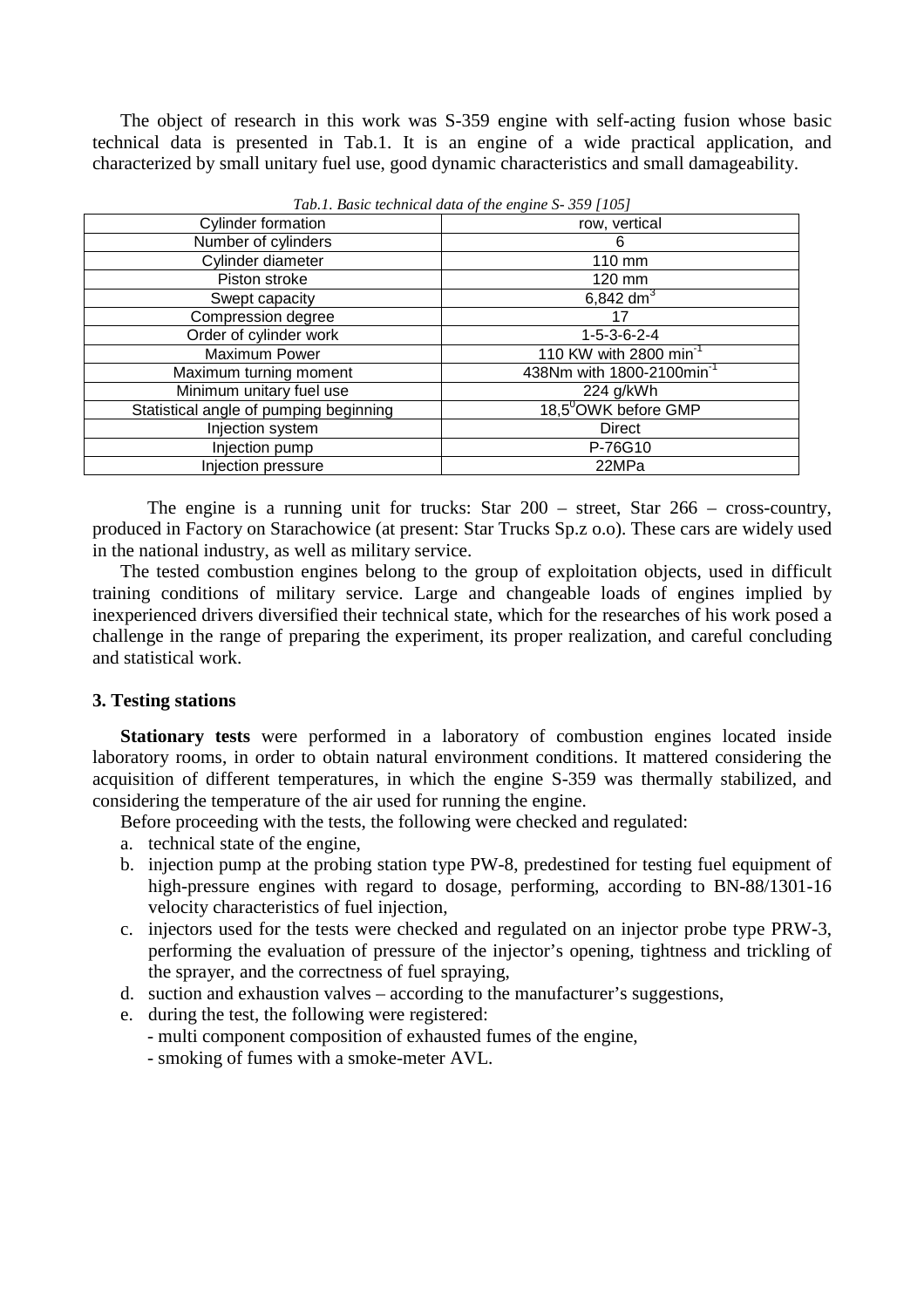Fume tests with respect to the quantity of toxic substances were performer with the use of a multi-component analyzer of fumes LANCOM, whose general image is presented on the Fig.2.

The analyzer LANCOM enables the measurements of: CO, CH,  $NO<sub>x</sub>$ ,  $SO<sub>2</sub>$ , fumes temperature and environment temperature.



*Fig.2. General image of fume analyzer LANCOM with fume acquisition probe* 

The measurements of smoking degree of fumes of diesel engines were performer with the use of a smoke-meter AVL-4000 for the need of further statistical processing the measured values were saved in a sheet (Excel).

#### **4. Testing conditions**

In order to obtain a wide range of temperatures of engine start-up, the tests were being performed throughout a dozen of months, taking into account summer and winter months. The engine, before each test, was subjected to thermal stabilization, thanks to which all elements of the engine and exploitation liquids and exhaust system had the same temperature equal to the environment temperature. Environment temperature and motor oil temperature were measured directly prior to each measurement, and if the temperature differences did not exceed 1°C, the measurement began. Also performed were tests in the conditions of a hot start-up. i.e. during a start-up of an engine beforehand warmed up to a normal temperature (oil temp. 80°C) in certain environment conditions. During the measurement, registered were (LANCOM, AVL) the contents of carbon oxides (CO), hydrocarbons (HC), nitro oxides  $(NO<sub>x</sub>)$  in fumes, motor oil temperature, rotational speed of the crankshaft, environment temperature, and fumes smoking.

Considering the aim of the work, stationary researches were performed in the conditions of cold and hot start-up of the engine for the recognized seven states:

- 1. apt engine (with regulation settings suggested by the manufacturer),
- 2. values of the advance angle of fuel injection of 10°OWK (delayed injection nominal advance angle of fuel injection advance has 18,5°OWK),
- 3. values of the advance angle of fuel injection of 24°OWK (advance injection),
- 4. for the pressure of injection processes beginning in cylinders: first 20MPa, fifth 18MPa and third 16MPa (nominal injection pressure – 22MPa),
- 5. for the pressure of injection processes beginning In cylinders: sixth 23MPa, second 24MPa and fourth 25MPa (in the other cylinders nominal injection pressure – 22MPa),
- 6. for inlet valves clearings in cylinders: first, fifth and third 0.15mm each,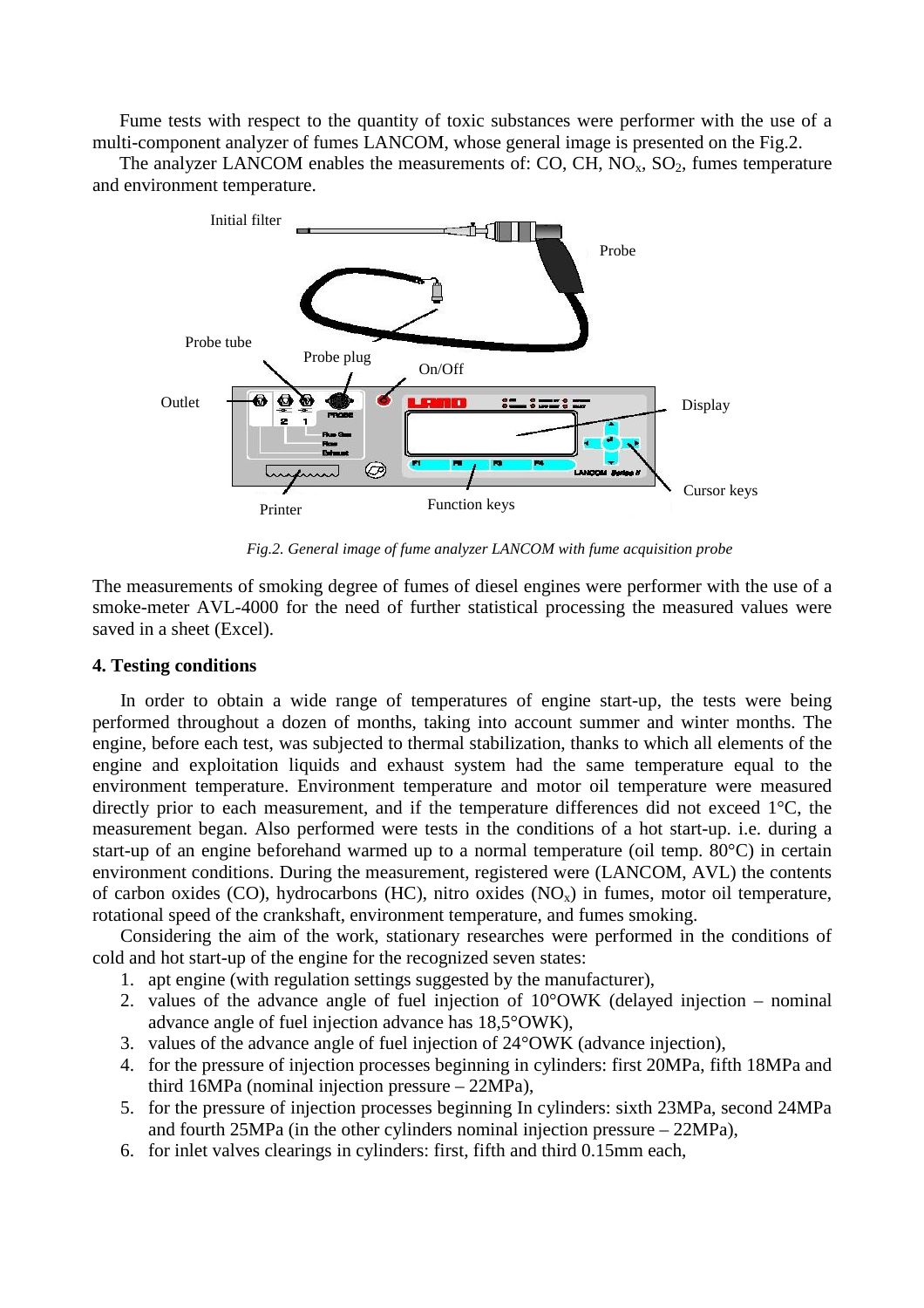7. for inlet valves clearings in cylinders: first, fifth and third 0,45mm each (nominal inlet valves clearing – 0.3mm).

The tests were performer for two variants of the engine's thermal states: cold and hot startup on environment temperatures of 5°C, 10°C and 20°C. During the tests constant registration of fumes emissions during work in neutral wear from the moment of starting for the first 6 minutes of the engine's work.

#### **5. Stationary tests results**

The measurements of emissions of fumes toxic components and smoking of the engine with self-acting fuse S-359 in the laboratory were realized for specified states, at slow rotations of the crankshaft for three environment temperatures (5 $^{\circ}$ C, 10 $^{\circ}$ C, 20 $^{\circ}$ C), with cold and hot start-up.

The results of stationary tests in the range of estimating toxic components emissions (*NOx, CO, HC*) o fan apt engine for cold and hot start-up at environment temperatures: 5, 10 and 20°C. The coefficient of fumes smoking (*k*) for the examined conditions is given of Fig. 3.



*Fig. 3. Juxtaposition of emission of examined fumes components of an apt engine* 

Research results of smoking of an apt engine in a cold and hot start-up are presented the Fig. 4.



*Fig. 4. Juxtaposition of coefficient values of smoking for an apt engine at cold and hot start-up*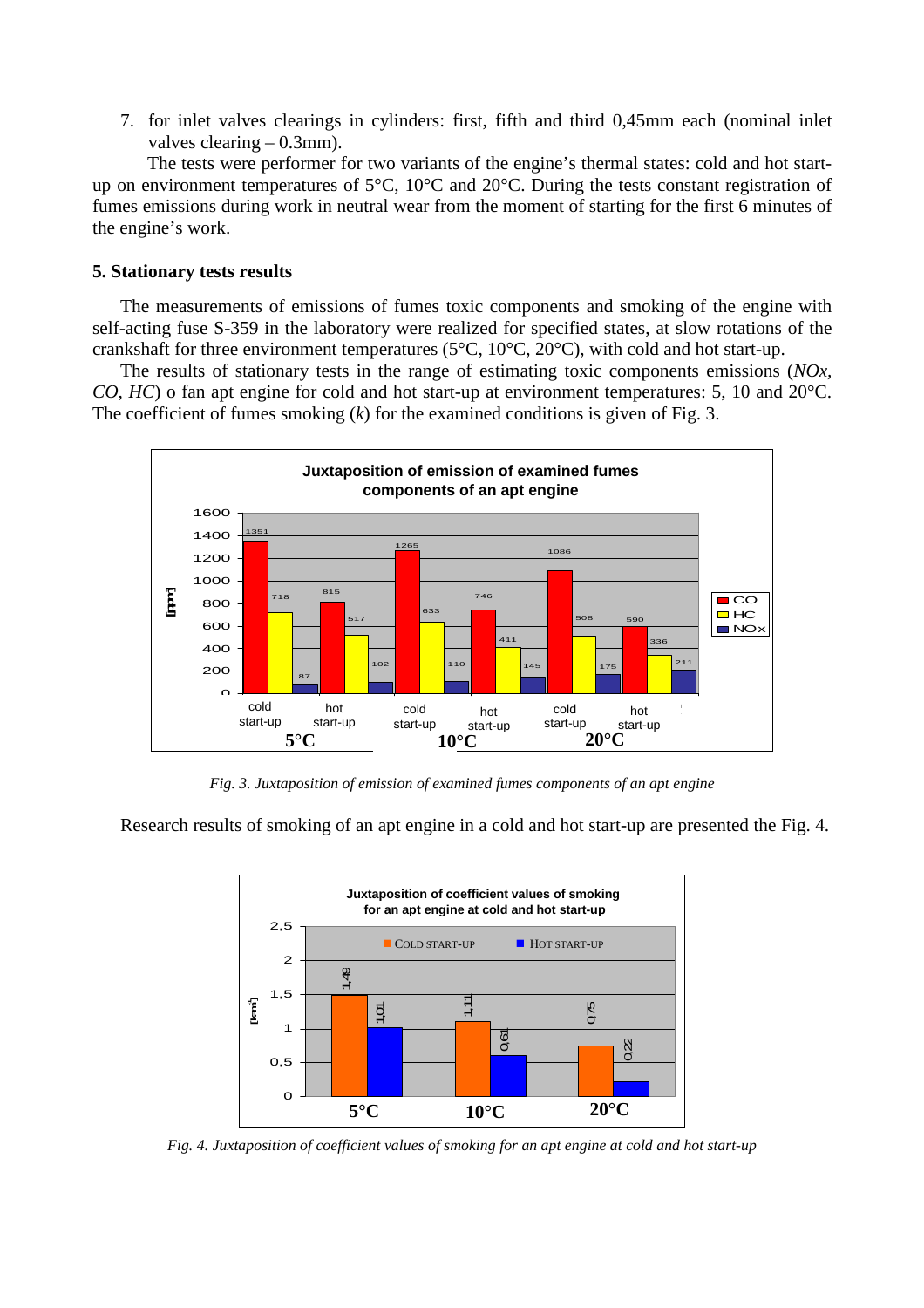



*Fig.5. Overall juxtaposition of emission of separate components of fumes and smoking for the start-up of a cold and hot engine with the angle of injection advance 10°OWK*

In the Fig. 6 shown below, research results of smoking of the engine for the start-up of a cold and hot engine with the angle of injection advance 10°OWK are shown.



*Fig.6. Juxtaposition of results of smoking for the start-up of a cold and hot engine with the angle of injection advance 10°OWK* 

Quantity comparison of the emission of toxic components: CO, HC, NOx and smoking, during cold and hot start-up of the engine for the angle of injection advance  $24^{\circ}$ OWK – accelerated (nominal  $18,5^{\circ}$ OWK) is presented in the Fig.7.



*Fig.7. Overall juxtaposition of the emission of separate fumes components for cold and hot start-up of the engine at the angle of injection advance 24°OWK*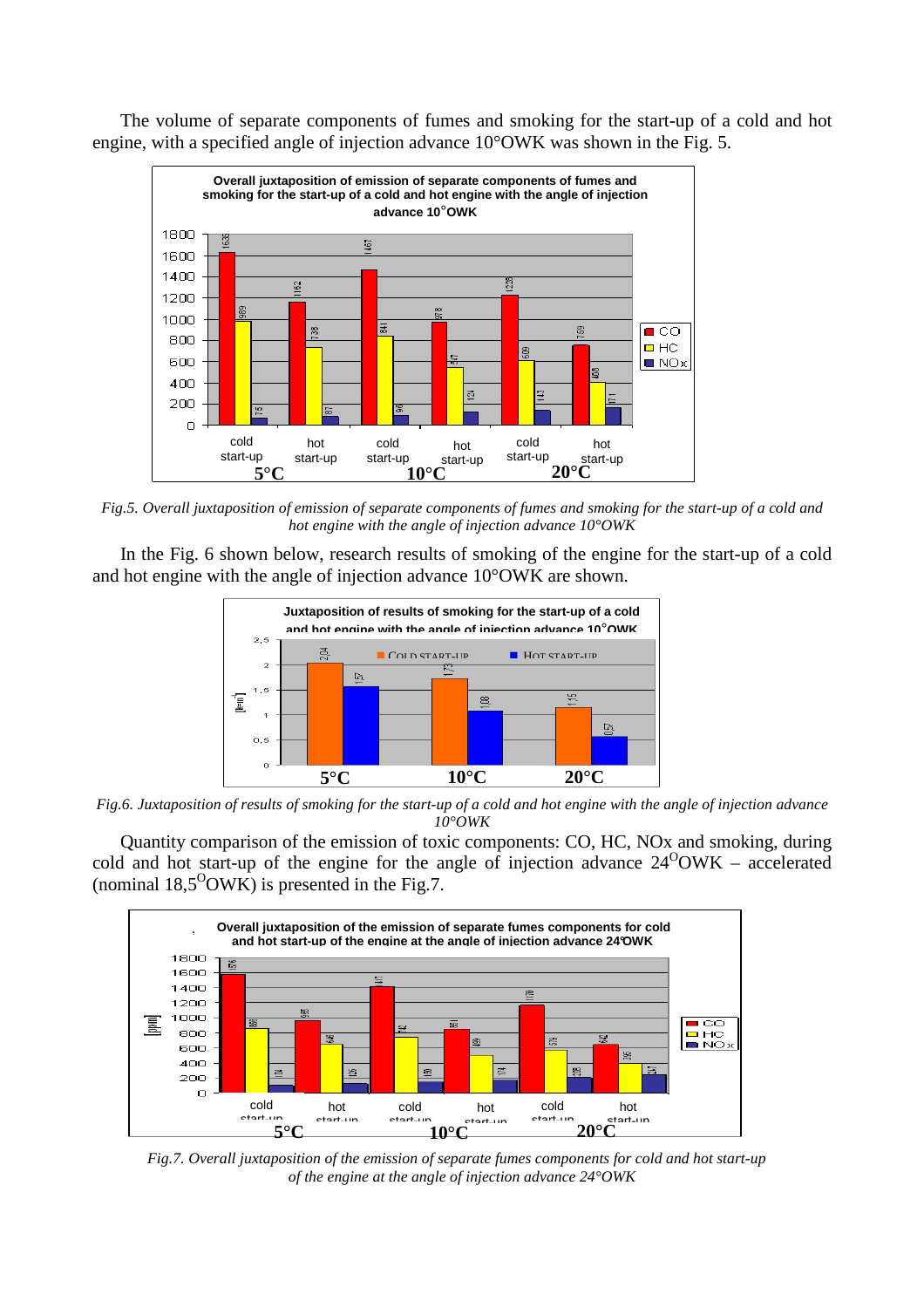Next Fig. 8 presents research results of smoking of the engine for cold and hot start-up At different environment temperatures (5°, 10°, 20°C), at the angle of injection advance of 24°OWK.



*Fig.8. Smoking juxtaposition during cold and hot start-up of the engine for the angle of injection advance 24°OWK* 

The volume of the emission of separate fume components at the start-up of a cold and hot engine for the injection pressure of 20MPa, 18MPa, 16MPa in cylinders 1, 5, 3, with sustaining nominal values of pressure (nominal 22MPa) in the other cylinders, is shown in the Fig. 9.



*Fig. 9. Overall juxtaposition of emissions of separate fume components for a cold and hot start-up of the engine at injection pressure of 20MPa, 18MPa, 16MPa In cylinders 1, 5, 3* 

Overall juxtaposition of results of smoking tests of the engine at cold and hot start-up at different temperatures of the environment for modeled injection pressures in cylinders 1, 3, 5 is shown in the Fig. 10.



*Fig. 10. Juxtaposition of smoking results at cold and hot start-up of the engine for injection pressure in cylinders: 1-20MPa, 5-18MPa, 3-16MPa* 

The contents of separate fume components and smoking at the start-up of a cold and hot engine at injection pressure of 23MPa, 24MPa, 25MPa in cylinders 6, 2, 4 (in the other cylinders nominal 22MPa) is shown in the Fig. 11.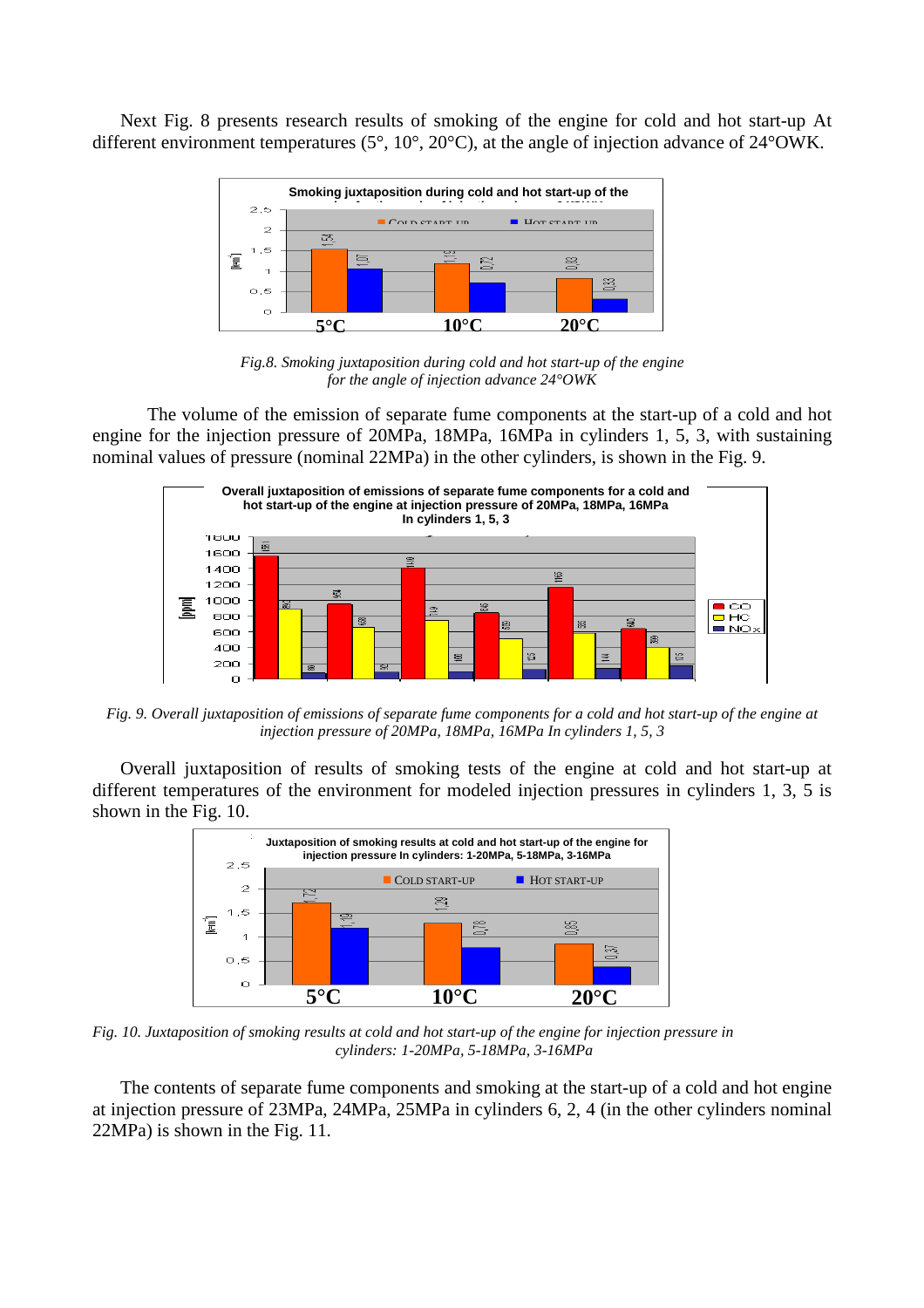

*Fig. 11. Overall juxtaposition of emission of separate fume components for cold and hot start-up of the engine at injection pressure 23MPa, 24MPa, 25MPa In cylinders 6, 2, 4* 

The values of fume smoking at cold and hot start-up of the engine for modeled injection pressures in cylinders: 6, 2, 4 at different temperatures of the environment, is shown in the Fig. 12.



*Fig. 12. Juxtaposition of smoking At cold and hot start-up of the engine for the injection pressure In cylinders: 6-23MPa, 2-24MPa, 4-25MPa* 

The contents of emissions of separate fume components and smoking at the start-up of a cold and hot engine for clearing of inlet valves of 0.15mm in cylinders 1, 5, 3 (nominal clearing 0.3mm) at different temperatures of the environment, is shown in the Fig. 13.



*Fig. 13. Overall juxtaposition of emissions of separate fume components for cold and hot start-up of the engine with assumed clearings of inlet valves of 0.15mm in cylinders 1, 5, 3*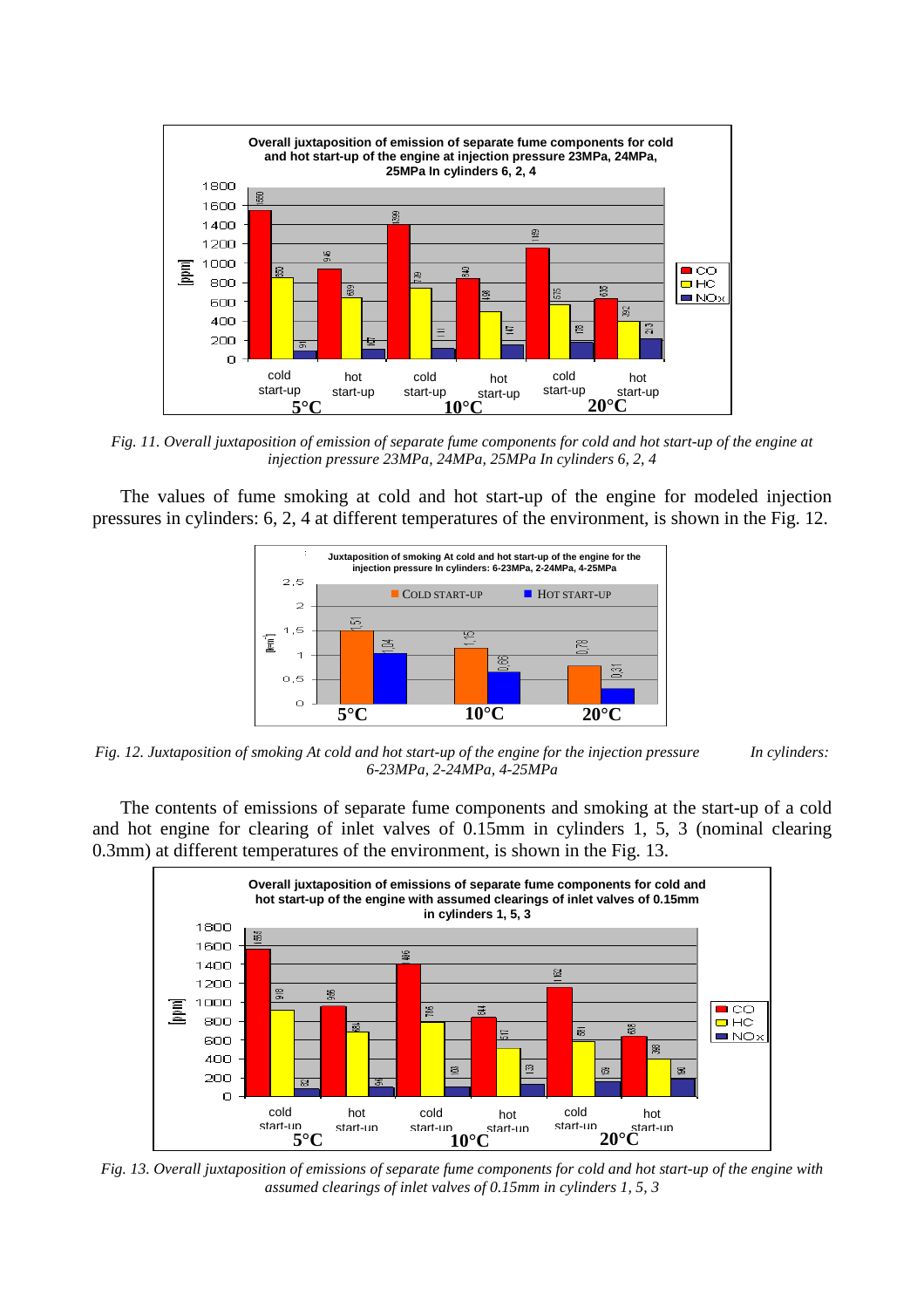The values of fume smoking at cold and hot start-up of the engine for modeled valve clearings in cylinders: 1, 5, 3 at different environment temperatures is shown in the Fig. 14.



*Fig.14. Juxtaposition of smoking for cold and hot start-up of the engine with assumed clearings of inlet valves of 0.15mm in cylinders 1, 5, 3* 

The contents of emissions of separate fume components and smoking at the start-up of a cold and hot engine for clearing of inlet valves 0.45mm in cylinders 1, 5, 3 (nominal clearing 0.3mm) at different environment temperatures is shown in the Fig. 15.



*Fig. 15. Overall juxtaposition of emissions of separate fume components for cold and hot start-up of the engine for assumed valve clearings of 0.45mm in cylinders 1,5,3* 

The results of engine smoking tests at cold and hot start-up for different environment temperatures with modeled values of valve clearings is show in the Fig. 16.



*Fig. 16. Juxtaposition of smoking at cold and hot start-ups of the engine and assumed clearings of inlet valves of 0.45mm in cylinders 1, 5, 3*